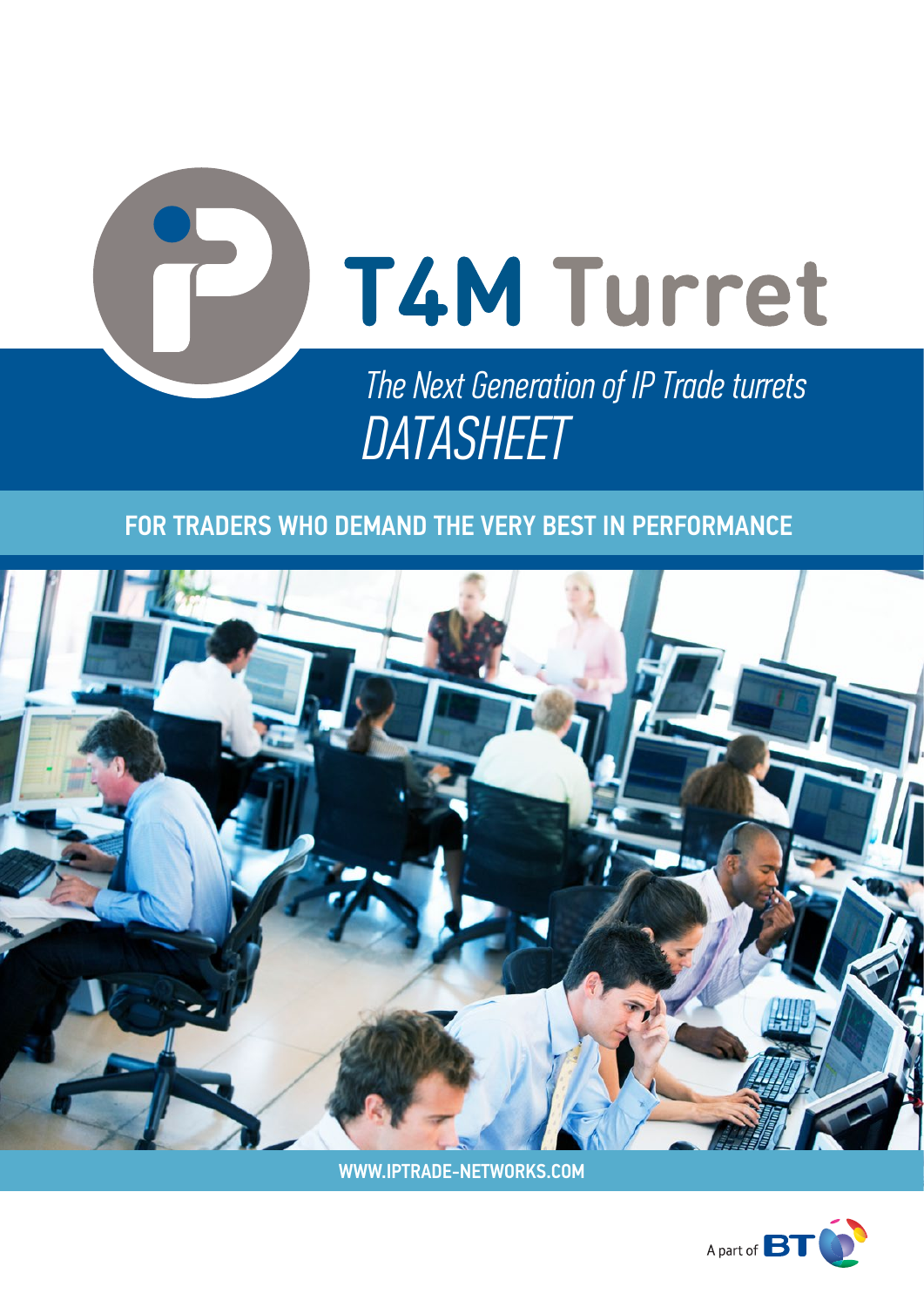

## *T4M Turret Datasheet*

INTUITIVE TRADING



T4M the next generation turret that revolutionizes the integration between the trading room and all other environments of unified communications and also matches the styling and usability of the most advanced tablets in the market.

The T4M turret commands minimal desktop foot print whilst maintaining a 10" colour rich LCD display. The sleek design is coupled with 1 or 2 high fidelity speakers, microphone, and two trading room durable handsets, adjustable viewing angles ensuring total visibility. The T4M will sit comfortably within a technology rich environment.

The latest in touchscreen technology ensures that the T4M is both a true turret as well as a multi-application tablet. Enabling applications such as videoconferencing, web apps or custom apps, click to dial, unified contacts, multi directory access even simpler to use; thanks to zooming and sliding screen features.





The Mobile Trader application range offers seamless mobility from the T4M, to Android or web platforms (including Apple iPhones) or on Windows. Mobile Trader allows remote working and Disaster Recovery solutions. With a user authentication, each user can work from any turret, telephone, tablet or from a disaster recovery center without losing functionalities, profile, contacts or even call history.

### **Recording**

To ensure your Trading environment complies to MIFID and DODD Frank regulations, IP trade has an open architecture and standard application programming interface (API) enabling seamless integration with industry leading media recording platforms. (the list of current models and versions supported is available from your sales representative).

### **Trading communications without limits**

Get in touch with more than 10.000 professional contacts with the enterprise directory at your fingertips. Communicate seamlessly with other financial institutions, clients, colleagues or partners via private wire, hoots, landline, mobile connections and with all trader communities. The perfect integration of the IP Trade solutions within unified communications networks, eliminates barriers and provides traders with the unique functions they require.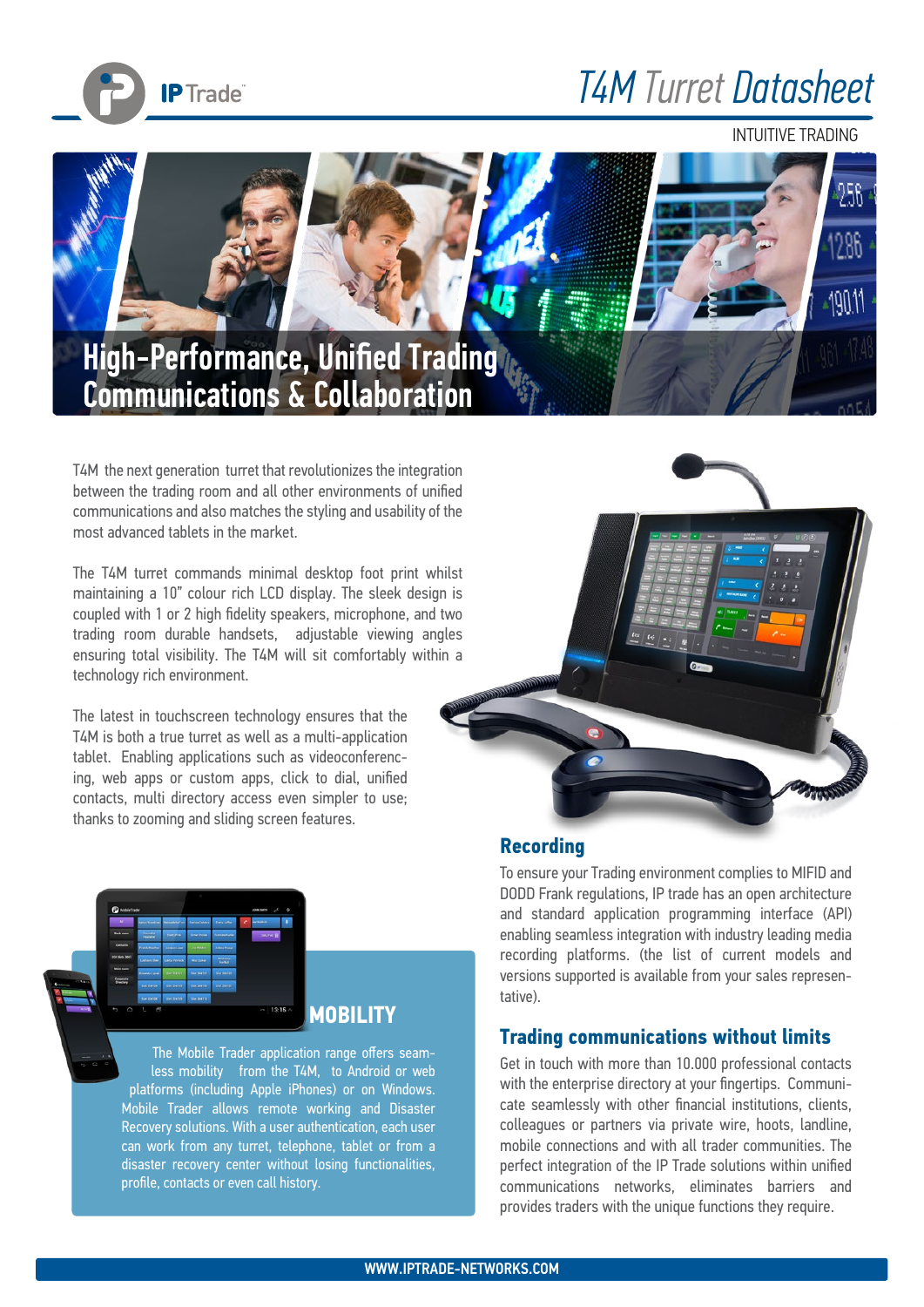

INTUITIVE TRADING

### **Functional description**

The T4M is an integrated turret, based on the IP Trade voice architecture and dedicated components for the highest quality and performance. It combines a conventional and highly flexible Intel architecture with Windows 7 embedded for integrating applications.

| <b>CAPABILITY</b>                    | <b>DESCRIPTION</b>                                                                                                               |
|--------------------------------------|----------------------------------------------------------------------------------------------------------------------------------|
| <b>Display</b>                       | Capacitive Touchscreen 10" 16:10                                                                                                 |
| <b>Handsets</b>                      | Push-to-talk, Push-to-mute, Volume control, Red/Blue LEDs (left and right)                                                       |
| <b>Loud Speakers</b>                 | Amplified loudspeakers, Volume control - Side speakers (can be removed)                                                          |
| <b>Speaker control</b>               | Global per line, Sound activity detection displayed on screen                                                                    |
| <b>Microphone</b>                    | High-Fidelity gooseneck microphone                                                                                               |
| Simultaneous calls                   | 12 (2 handsets, 10 on monitoring applet)                                                                                         |
| <b>Contact</b>                       | 10.000, (40 visible simultaneously by default), unlimited pages and shared pages                                                 |
| <b>Supported Line types</b>          | SIP, Public network, Trader Lines (automatic/manual ringdown) hoot'n holler                                                      |
| <b>Call control via Touch screen</b> | On Hold, Mute, Transfer, Dispatch, Conference, Call Back, Priority Lines,                                                        |
| <b>Customisation</b>                 | Variable background/button colors, private contacts, personalized ringdowns, languages (English, French, Dutch, German, Russian) |
| <b>USB Ports</b>                     | 2 ports (for headsets and wireless headsets, foot pedals, keyboard, mouse, webcam etc)                                           |
| Webcam                               | External (USB)                                                                                                                   |
| <b>Telepresence</b>                  | Integration with Cisco-Tandberg                                                                                                  |
| <b>Applications</b>                  | Replay on turret, dial from outlook, chrome or firefox, Corporate Directory (LDAP),                                              |



#### **Voice and Video application management**

Each T4M turret is connected to the IP Trade software-defined media processing application called the Turret Proxy Openline (TPO) and to the PBX. The TPO can be installed on a virtual server with redundancy configurations that guarantees high availability & connectivity. The TPO acts as a standard unified communication network extension by using SIP (Session Initialization Protocol) for connection and provides advanced trader functions.

#### **Management**

The Turret Support Server (TSS) is a web-based management and database application that enables system configuration and management while acting as a central source for user profiles, enabling secure user authentication and storing system data. The TSS is also a gateway to other enterprise information systems and applications that may be integrated into the trading floor environment.

The powerful administration services include:

#### **• Turret configuration**

- **Monitoring, Management and Reports**
- **Authenticator and multi level security**
- **System database**
- **Application Integration**
- **System software update/upgrade**

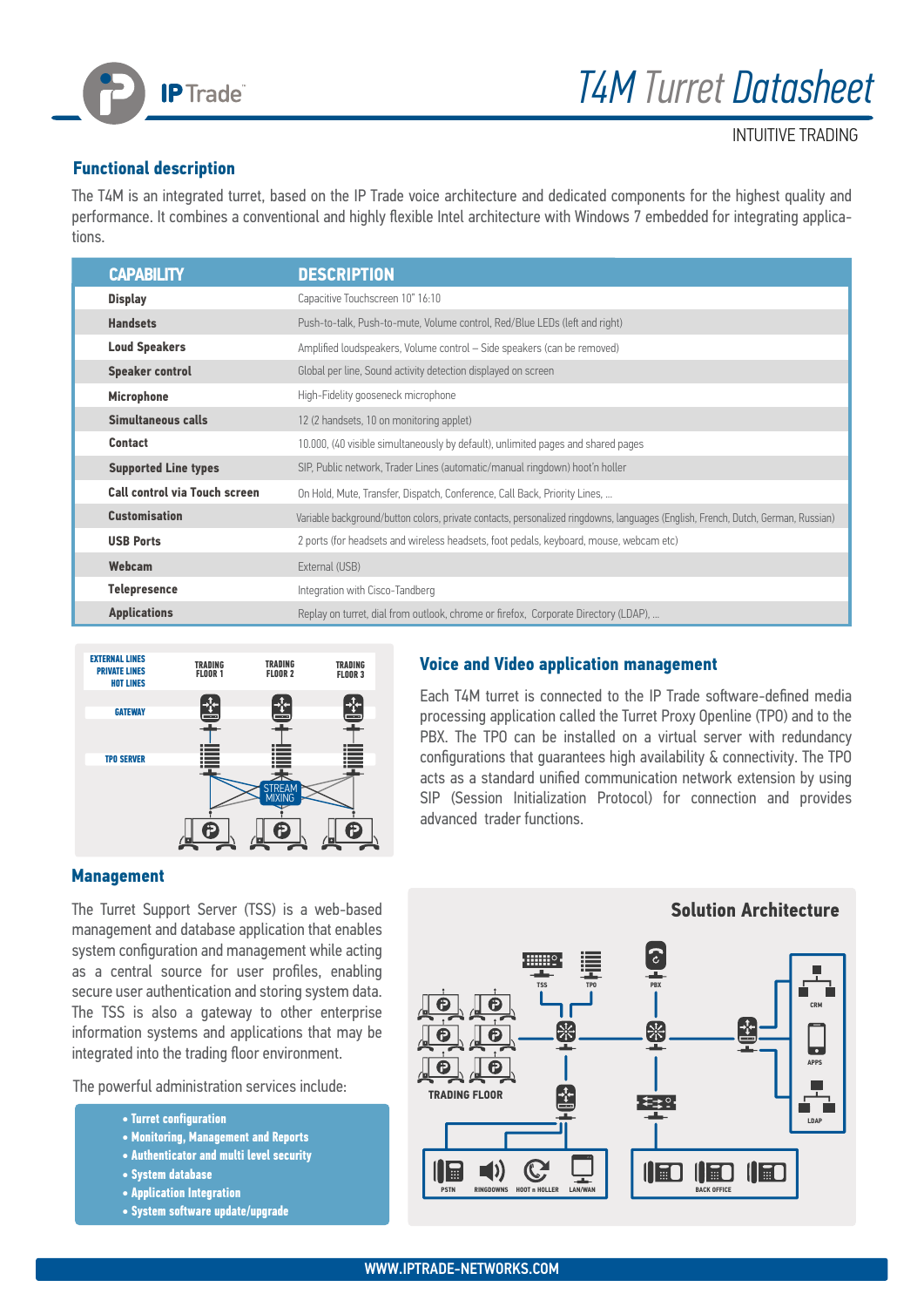



INTUITIVE TRADING

## **Ordering Information - Trading Turrets/Licenses**

| <b>Part Number</b>          | <b>Description</b>                                                                                                                                                               |
|-----------------------------|----------------------------------------------------------------------------------------------------------------------------------------------------------------------------------|
| IPT-PRO-TUC-03              | Touchscreen Trading Turret software with 3 speaker channels bundle                                                                                                               |
| IPT-PRO-TUC-10              | Touchscreen Trading Turret software with 10 speaker channels bundle                                                                                                              |
| IPT-PRO-TUC-30              | Touchscreen Trading Turret software with 30 speaker channels bundle                                                                                                              |
| IPT-PRO-T4M                 | T4M capacitive unit (10" screen) - including one (1) external amplified speaker, one (1) power<br>supply (Int'l power supply pack), two (2) RJ11 handsets and one (1) microphone |
| <b>IPT-TP0-100-SW=</b>      | TPO Application Software - 100 concurrent channels                                                                                                                               |
| IPT-TP0-400-SW=             | TPO Application Software - 400 concurrent channels                                                                                                                               |
| <b>IPT-SRV-SW=</b>          | <b>TSS Application Software edition</b>                                                                                                                                          |
| IPT-PRO-SRV-BUND-SMB        | TSS and TPO application software bundle - 100 concurrent channels                                                                                                                |
| <b>IPT-PRO-SRV-BUND-ENT</b> | TSS and TPO application software bundle - 400 concurrent channels                                                                                                                |
| IPT-PRO-SRV-BUND-SMB-RED    | TSS and TPO application software bundle - 100 concurrent channels - Redundant                                                                                                    |
| IPT-PRO-SRV-BUND-ENT-RED    | TSS and TPO application software bundle - 400 concurrent channels - Redundant                                                                                                    |
| <b>IPT-TSS-OVA</b>          | TSS Virtual appliance license                                                                                                                                                    |
| <b>IPT-TPO-OVA</b>          | TPO Virtual appliance license                                                                                                                                                    |

## **Ordering Information - Accessories and Maintenance**

| <b>Part Number</b>       | <b>Description</b>                                                                                        |
|--------------------------|-----------------------------------------------------------------------------------------------------------|
| IPT-PRO-HDS-SER3         | Profile series handset - HiFi audio - Push-to-talk or Push-to-mute switchable                             |
| IPT-PRO-MIC-EXT-50       | Profile series external microphone 50cm length                                                            |
| <b>IPT-PRO-SPK-T4</b>    | External IP Trade amplified speaker - Slim line - includes one (1) speaker and one (1) power supply cable |
| <b>IPT-PRO-FTPDL</b>     | External USB foot pedal                                                                                   |
| <b>IPT-PRO-DIAL</b>      | External USB dialpad                                                                                      |
| <b>IPT-MAINT-EVO-XXX</b> | Evolution Maintenance - 12 months, per unit                                                               |